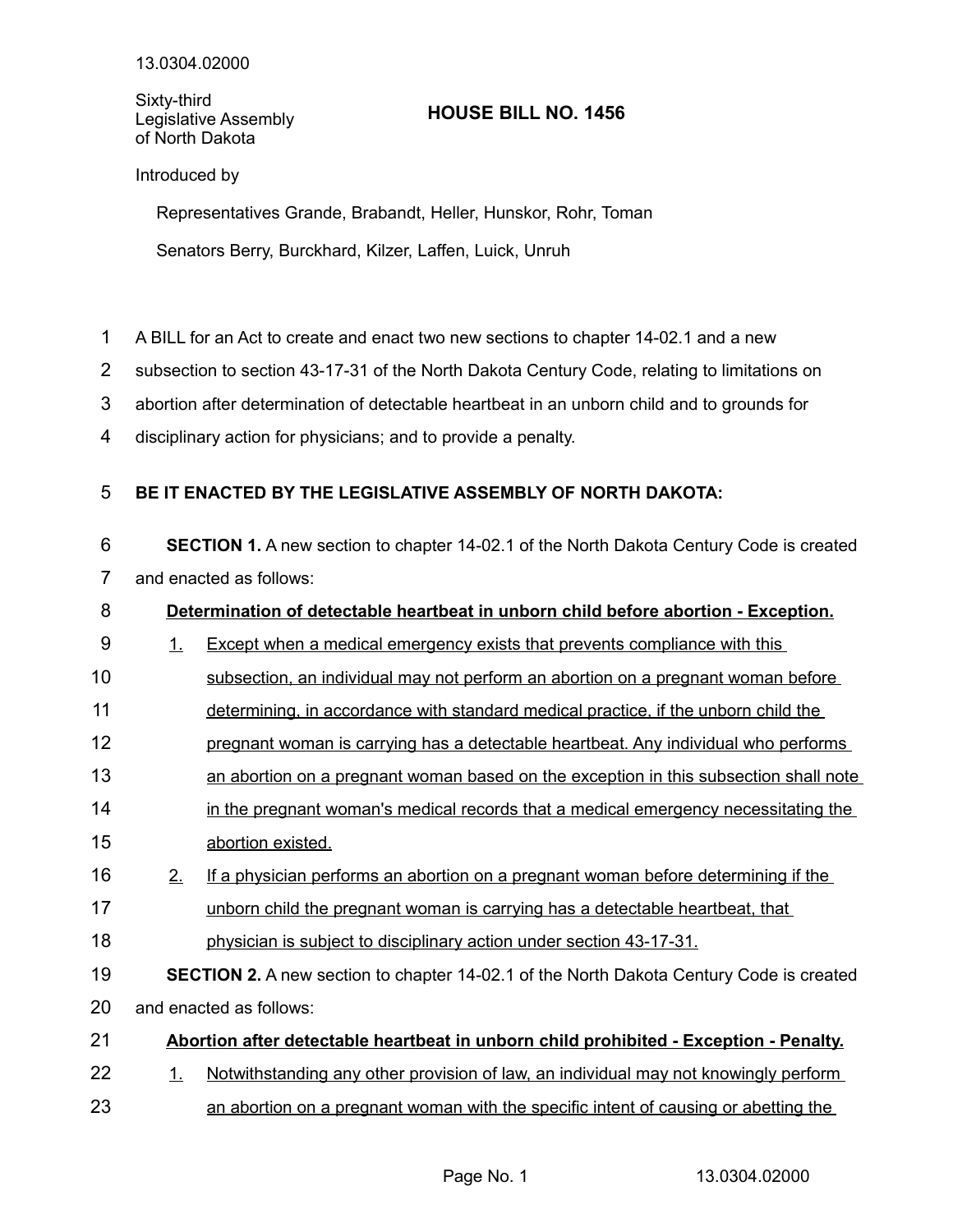Sixty-third Legislative Assembly

| 1              |                   |           | termination of the life of the unborn child the pregnant woman is carrying and whose      |
|----------------|-------------------|-----------|-------------------------------------------------------------------------------------------|
| $\overline{2}$ |                   |           | heartbeat has been detected according to the requirements of section 1 of this Act.       |
| 3              | 2.                | <u>a.</u> | An individual is not in violation of subsection 1 if that individual performs a           |
| 4              |                   |           | medical procedure designed to or intended, in that individual's reasonable                |
| 5              |                   |           | medical judgment, to prevent the death of a pregnant woman or to prevent a                |
| 6              |                   |           | serious risk of the substantial and irreversible impairment of a major bodily             |
| 7              |                   |           | function of the pregnant woman.                                                           |
| 8              |                   | <u>b</u>  | Any individual who performs a medical procedure as described in subsection 1              |
| 9              |                   |           | shall declare in writing, under penalty of perjury, that the medical procedure is         |
| 10             |                   |           | necessary, to the best of that individual's reasonable medical judgment, to               |
| 11             |                   |           | prevent the death of the pregnant woman or to prevent a serious risk of the               |
| 12             |                   |           | substantial and irreversible impairment of a major bodily function of the pregnant        |
| 13             |                   |           | woman. That individual also shall provide in that written document, under penalty         |
| 14             |                   |           | of perjury, the medical condition of that pregnant woman that the medical                 |
| 15             |                   |           | procedure performed as described in subdivision a assertedly will address, and            |
| 16             |                   |           | the medical rationale for the conclusion that the medical procedure is necessary          |
| 17             |                   |           | to prevent the death of the pregnant woman or to prevent a serious risk of the            |
| 18             |                   |           | substantial and irreversible impairment of a major bodily function of the pregnant        |
| 19             |                   |           | woman.                                                                                    |
| 20             |                   | <u>c.</u> | The individual who performs a medical procedure as described in subdivision a             |
| 21             |                   |           | shall place the written documentation required under subdivision b in the                 |
| 22             |                   |           | pregnant woman's medical records and shall maintain a copy of the written                 |
| 23             |                   |           | documentation in the individual's own records for at least seven years.                   |
| 24             | $\underline{3}$ . |           | An individual is not in violation of subsection 1 if that individual has performed an     |
| 25             |                   |           | examination for the presence of a heartbeat in the unborn child utilizing standard        |
| 26             |                   |           | medical practice and that examination does not reveal a heartbeat in the unborn child     |
| 27             |                   |           | or the individual has been informed by a physician who has performed the                  |
| 28             |                   |           | examination for unborn child's heartbeat that the examination did not reveal a            |
| 29             |                   |           | heartbeat in the unborn child.                                                            |
| 30             | $\overline{4}$ .  |           | It is a class C felony for an individual to willingly perform an abortion in violation of |
| 31             |                   |           | subsection 1. The pregnant woman upon whom the abortion is performed in violation         |